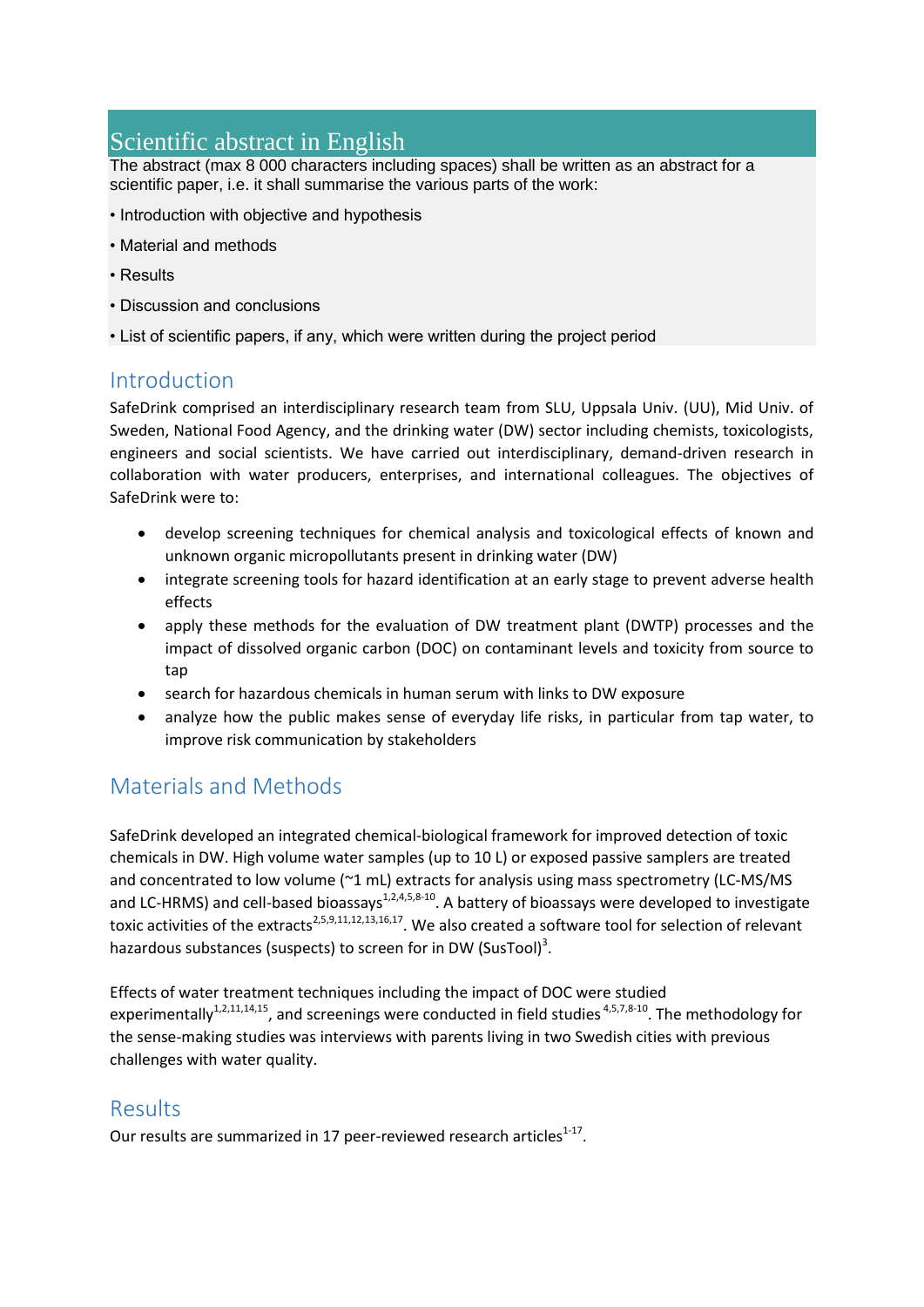## Discussion and Conclusions

The main findings from the project are:

- Concentrations of micropollutants were low in the DW<sup>10</sup>. However, bioassays revealed metabolic and estrogen activities, as well as oxidative stress<sup>2,9</sup>. The effects were not related to the detected micropollutants, and thus due to unknown chemicals.
- Conventional DWTPs are generally inefficient in removing micropollutants $1,8-10,14$ . After treatment steps, the bioactivities were either reduced<sup>9</sup>, remained<sup>2,9</sup> or increased<sup>2</sup> in the outlet water.
- Granulated active carbon (GAC) filters efficiently removes per- and polyfluoroalkyl substances (PFASs), but efficiency and column breakthrough time is dependent on chain length, functional groups and DOC levels and type<sup>14,15</sup>. In contract, PFASs are well removed by anion-exchange independent of DOC concentrations<sup>14</sup>.
- DOC has some impact on in vitro bioactivities $^{11}$ .
- Bioassays are useful tools for the detection of chemical threats in source and DW to protect consumers from exposure to hazardous chemicals <sup>2,9,11,16,17</sup>.
- Human exposure to PFASs through DW may be significant even at relatively low levels, as shown from serum levels of exposed individuals<sup>7</sup>.
- People make sense of risks based on previous personal experiences (e.g. water contamination), local images of water quality (e.g. related to unspoiled nature) and current life situation (e.g. having an infant). Effects of risk communication vary accordingly.

In conclusion, being our most important food, DW needs to be extensively monitored for hazardous chemicals. As proposed in the new EU drinking water directive, a risk-based approach is required, where bioanalysis is combined with chemical analysis (effect-directed analysis) to identify chemical(s) causing toxic effects.

SafeDrink has led to a proposal to the government for a national Competence Center on Chemical Hazards in DW, initiated by the Governor of the Uppsala County Board and signed by 10 other regional stakeholders (water producers, national authorities, Vice Chancellors of SLU and UU). SafeDrink also constituted the platform for Ready2Drink, a joint academy-stakeholder proposal for a Vinnova Competence Center 2020 focusing on DW quality and quantity (88 million SEK) submitted in Jan 2019.

### Dissemination

We have published 5 reports (see Popular Science Report) and 17 peer-reviewed articles in international journals, and 11 manuscripts are under way. Members of SafeDrink organized workshops and sessions on DW production challenges, and we contributed with >80 national/international conference, workshop, and seminar presentations, frequently as invited speakers. Media has frequently acknowledged our work (see Popular Science Report) and we have educated 15 master students and 4 postdocs, and 1 PhD student graduation is under way. We have also taught classes in environmental and water science/technology in academia as well as in courses for staff at treatments plants.